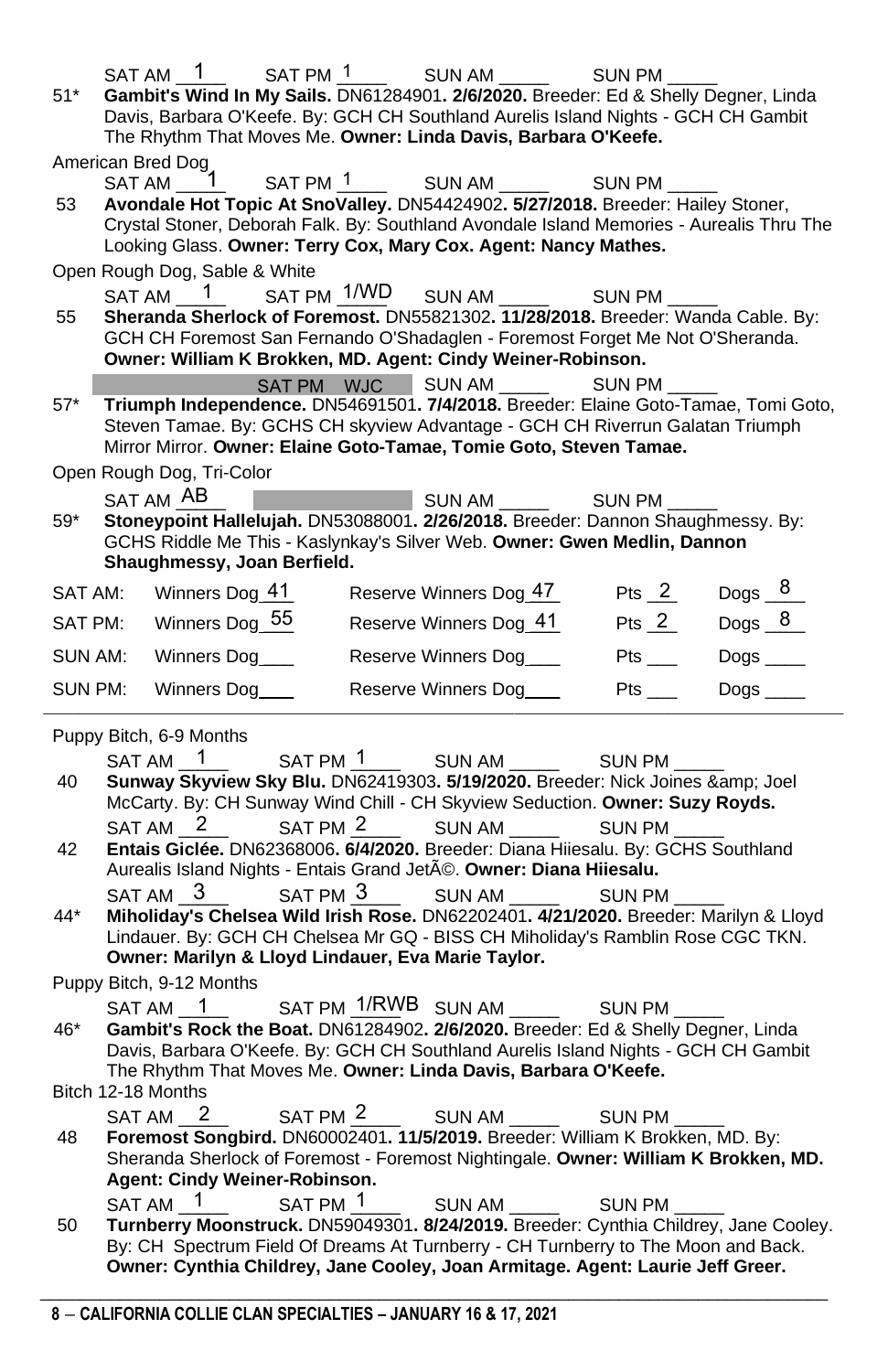| 52    | $SAT AM$ 3<br>$SATPM \frac{3}{ }$ SUN AM $\frac{3}{ }$<br><b>SUN PM</b><br>Bonayr's Stella Rose. DN61770401. 12/27/2019. Breeder: Mary T Jones, Courtney<br>Carrizalez. By: CH Bonayr's Love In My Heart - Bonayr's New Beginnings. Owner: Mary T<br>Jones, Courtney Carrizalez.                                         |  |  |  |  |  |  |
|-------|--------------------------------------------------------------------------------------------------------------------------------------------------------------------------------------------------------------------------------------------------------------------------------------------------------------------------|--|--|--|--|--|--|
|       | <b>Bred-By Exhibitor Bitch</b>                                                                                                                                                                                                                                                                                           |  |  |  |  |  |  |
| 54*   | SAT AM<br>Miholiday's Chelsea Sunshine Affair. DN59231801. 9/11/2019. Breeder: Marilyn & Lloyd<br>Lindauer, Gayle Kane. By: GCH CH Chelsea Here Comes The Sun VCDI BN TDX AXP<br>AJP CGC - GCH CH Miholiday's Sunnland Nashville Star CGC. Owner: Marilyn & Lloyd<br>Lindauer, Gayle Kaye.                               |  |  |  |  |  |  |
| $56*$ | SAT AM <sub>2</sub><br>SAT PM 3<br>SUN AM $-$ 3<br>SUN PM<br>Canyon's Island Rhythm. DN61284905. 2/6/2020. Breeder: Ed Degner, Shelly Degner,<br>Linda Davis, Barbara Hash O'Keefe. By: GCHS Southland Aurealis Island Nights - GCH<br>Gambit's The Rhythm That Moves Me. Owner: Ed Degner, Shelly Degner.               |  |  |  |  |  |  |
| 58    | 4<br>SUN AM<br>SAT PM _____<br><b>SUN PM</b><br>SAT AM<br>Edenrock Wish Upon A Star. DN59412704. 9/30/2019. Breeder: Jennifer Weiner, Adria<br>Weiner. By: GCH. Pleasant Acre Sugar Daddy - Edenrock Star Light Star Bright. Owner:<br>Jennifer Weiner, Adria Weiner.                                                    |  |  |  |  |  |  |
| 60    | 3<br>SAT PM $\frac{2}{ }$<br>SUN AM<br>SAT AM<br>SUN PM<br>Aurealis Classical Era. DN50032309. 4/13/2017. Breeder: M. Stelter, A. Stelter, D. Falk,<br>L.Falk. By: GCHS Aurealis Coldplay - GCH Wyndlair Classique Incandescent. Owner:<br>Lauren Falk, Deborah Falk, Maret Conahan, Julianna Falk.                      |  |  |  |  |  |  |
| 62*   | SAT PM $-$ <sup>4</sup><br>SUN AM $\frac{2}{3}$<br>SAT AM<br>SUN PM<br>Kaslynkay's Marvel. DN58719606. 6/12/2019. Breeder: Dannon Shaughnessy, Kaitlynn<br>Shaughnessy. By: Southland Aurealis Island Nights - Kaslynkay's Silver Web. Owner:<br>Dannon Shaughnessy, Kaitlynn Shaughnessy.                               |  |  |  |  |  |  |
| 64    | SAT PM<br>SUN AM<br>SUN PM<br>SAT AM<br>Chimera's Crunch Time. DN62616803. 6/25/2020. Breeder: Jenny Satyavelu. By: CH<br>Kaigan Chimera Walowizard - GCH CH Chimera's About Time. Owner: Jenny Satyavelu.                                                                                                               |  |  |  |  |  |  |
| 66    | 1/WB<br>$\mathbf{1}$<br>SUN AM<br>SAT PM<br>SAT AM<br>Entais Grand Jeté. DN52300802. 1/4/2018. Breeder: Diana Hiiesalu. By: Ch. Cheviot<br>Given Troubadour - Ch. Entais Edenrock Bellissima. Owner: Diana Hiiesalu.                                                                                                     |  |  |  |  |  |  |
| 68    | SAT AM MB/BOV//BOS PM NOVEUP/SEL UN AM MOVEUP SUN PM MOVEUP<br>Heiress Stark Night. DN58594202. 6/9/2019. Breeder: Jessica Wittman & Jennifer<br>Tenneson & Lana Group. By: GCHB. Bravo's Breaking Hearts - GCHS. Demuir<br>Heiress At First Light. Owner: Jennifer Tenneson, Jessica Wittman.                           |  |  |  |  |  |  |
|       | SUN PM                                                                                                                                                                                                                                                                                                                   |  |  |  |  |  |  |
| 72    | Entais Enchanté. DN62368003. 6/4/2020. Breeder: Diana Hiiesalu. By: GCHS Southland<br>Aurealis Island Nights - Entais Grand Jeté. Owner: Diana Hiiesalu.                                                                                                                                                                 |  |  |  |  |  |  |
|       | American Bred Bitch                                                                                                                                                                                                                                                                                                      |  |  |  |  |  |  |
| 74    | SAT AM AB<br>$SAT PM$ $1$ $SUN AM$ $1$ $SUN PM$<br>Cynclair Steel Magnolia. DN48506007. 1/28/2017. Breeder: Nancy Mathes. By: Colebrae<br>A Night To Remember - CH Cynclair Summer Breeze. Owner: Nancy Mathes.                                                                                                          |  |  |  |  |  |  |
|       | Open Rough Bitch, Blue Merle                                                                                                                                                                                                                                                                                             |  |  |  |  |  |  |
| 76*   | SAT PM <sup>2</sup><br>SAT AM <sub>2</sub><br>SUN AM $^2$<br>SUN PM<br>Meridel 'N Kaslynkay's A Certain Mystique. DN58719601. 6/12/2019. Breeder: Dannon<br>Shaughnessy and Kaitlynn Shaughnessy. By: GCH CH. Southland Aurealis Island Nights -<br>Kaslynkay's Silver Web. Owner: Meredith Ponedel, Dannon Shaughnessy. |  |  |  |  |  |  |
| 78    | SAT AM AB<br>SUN AM AB<br>SUN PM AB<br>SAT PM AB<br>Tallywood Actually. DN51458101. 2/4/2017. Breeder: Nancy Anstruther. By: GCH CH<br>Tallywood Transformation - CH Tallywood Rainforest Vignette. Owner: Brenda Knight,<br>Nancy, Anstruther.                                                                          |  |  |  |  |  |  |

\_\_\_\_\_\_\_\_\_\_\_\_\_\_\_\_\_\_\_\_\_\_\_\_\_\_\_\_\_\_\_\_\_\_\_\_\_\_\_\_\_\_\_\_\_\_\_\_\_\_\_\_\_\_\_\_\_\_\_\_\_\_\_\_\_\_\_\_\_\_\_\_\_\_\_\_\_\_\_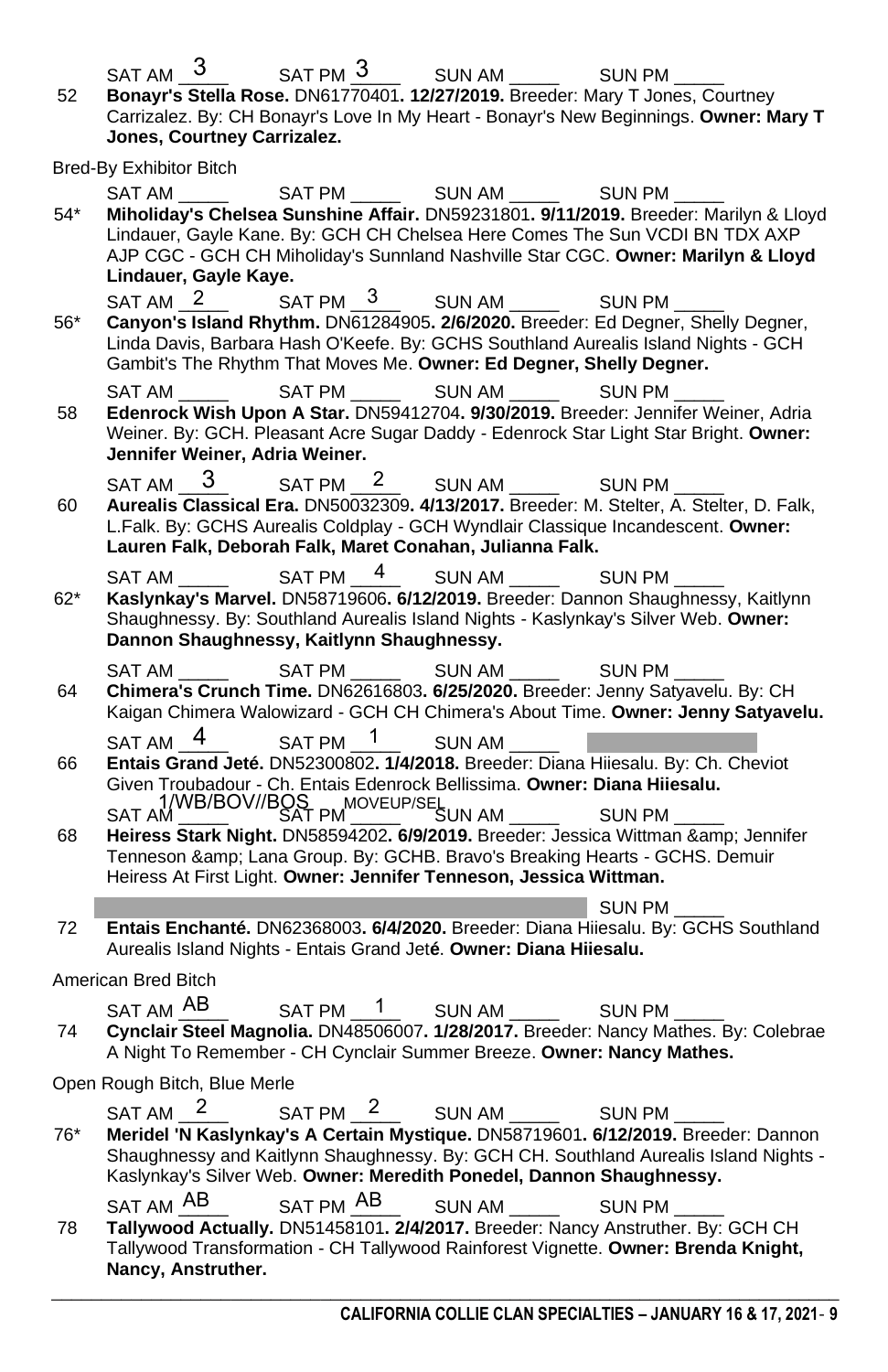|                                                                                                                        |                                                                                                                                                                     |                                                                                      | 1/WB/BOW |                                                                                                                                                        |        |  |  |  |  |  |
|------------------------------------------------------------------------------------------------------------------------|---------------------------------------------------------------------------------------------------------------------------------------------------------------------|--------------------------------------------------------------------------------------|----------|--------------------------------------------------------------------------------------------------------------------------------------------------------|--------|--|--|--|--|--|
| 80                                                                                                                     |                                                                                                                                                                     |                                                                                      |          | SAT AM $\frac{1/RWB}{1}$ SAT PM' $\frac{1}{1}$ SUN AM $\frac{1}{1}$ SUN PM $\frac{1}{1}$                                                               |        |  |  |  |  |  |
|                                                                                                                        | SnoValley What Dreams Are Made Of. DN43386601. 7/24/2015. Breeder: Terry Cox,<br>Mary Cox, Alene Evans. By: GCH Blu Ridge Make Way - CH Belfair SnoValley Dream On. |                                                                                      |          |                                                                                                                                                        |        |  |  |  |  |  |
|                                                                                                                        | Owner: Terry Cox, Mary Cox. Agent: Nancy Mathes.                                                                                                                    |                                                                                      |          |                                                                                                                                                        |        |  |  |  |  |  |
|                                                                                                                        |                                                                                                                                                                     | Open Rough Bitch, Sable & White                                                      |          |                                                                                                                                                        |        |  |  |  |  |  |
|                                                                                                                        |                                                                                                                                                                     | $SAT AM_2$                                                                           |          | SAT PM $\frac{2}{\sqrt{2}}$ SUN AM $\frac{2}{\sqrt{2}}$ SUN PM<br>Colebrae Northern Lights At Cameo. DN4544003. 11/26/2015. Breeder: Jennifer Laik.    |        |  |  |  |  |  |
| 82                                                                                                                     |                                                                                                                                                                     |                                                                                      |          |                                                                                                                                                        |        |  |  |  |  |  |
| By: GCH CH Aurealis Coldplay - GCHB CH Colebrae After Midnight. Owner: Brinda<br>Chavez, Edward Chavez, Jennifer Laik. |                                                                                                                                                                     |                                                                                      |          |                                                                                                                                                        |        |  |  |  |  |  |
|                                                                                                                        |                                                                                                                                                                     | SAT AM <sup>AB</sup>                                                                 |          |                                                                                                                                                        |        |  |  |  |  |  |
| 84                                                                                                                     |                                                                                                                                                                     | Lochlaren Bonilane Niteridge The Devil Wears Prada. DN51906003. 10/26/2017.          |          |                                                                                                                                                        |        |  |  |  |  |  |
|                                                                                                                        |                                                                                                                                                                     |                                                                                      |          | Breeder: Bonnie Laing-Malcolmson & Barbara Cleek. By: Ch Lochlaren Sherloch                                                                            |        |  |  |  |  |  |
|                                                                                                                        | Paper Chase - Lochlaren Truly Amazing. Owner: Brenda Knight, Lisa Close McGraw,<br>Barbara Cleek, Bonnie Laing Malcolmson.                                          |                                                                                      |          |                                                                                                                                                        |        |  |  |  |  |  |
|                                                                                                                        |                                                                                                                                                                     | SAT AM 1                                                                             |          | $SAT PM \t1$ $SUN AM \t1$ $SUN PM$                                                                                                                     |        |  |  |  |  |  |
| 86*                                                                                                                    |                                                                                                                                                                     |                                                                                      |          | Gambit's Livin' on a Prayer. DN57211303. 2/18/2019. Breeder: Barbara Hash-Okeefe,                                                                      |        |  |  |  |  |  |
|                                                                                                                        |                                                                                                                                                                     |                                                                                      |          | Linda Hash-Davis. By: GCH CH Gambit's Livin' the Dream - CH Gambit's Fairbank When                                                                     |        |  |  |  |  |  |
|                                                                                                                        |                                                                                                                                                                     |                                                                                      |          | Angles Sing. Owner: Linda Davis, Barbara Hash-OKeefe.                                                                                                  |        |  |  |  |  |  |
|                                                                                                                        |                                                                                                                                                                     | Open Rough Bitch, White<br>$SAT AM_1$                                                |          | $SAT PM \frac{1}{1}$ SUN AM $\frac{1}{1}$ SUN PM ____                                                                                                  |        |  |  |  |  |  |
| 88                                                                                                                     |                                                                                                                                                                     |                                                                                      |          | Aurealis Incandescence. DN43070501. 4/27/2015. Breeder: Deborah Falk, Julianna Falk,                                                                   |        |  |  |  |  |  |
|                                                                                                                        |                                                                                                                                                                     |                                                                                      |          | Lauren Falk, Maret Conahan. By: CH Milas Aurealis Latin Samba - CH Aurealis Rumor Has                                                                  |        |  |  |  |  |  |
|                                                                                                                        |                                                                                                                                                                     |                                                                                      |          | It ROM. Owner: Deborah Falk, Julianna Falk, Lauren Falk, Maret Conahan.                                                                                |        |  |  |  |  |  |
| SAT AM:                                                                                                                |                                                                                                                                                                     |                                                                                      |          | Winners Bitch 68 Reserve Winners Bitch 80 Pts 5 Bitches 20                                                                                             |        |  |  |  |  |  |
| SAT PM: Winners Bitch 80 Reserve Winners Bitch 46 Pts 5 Bitches 20                                                     |                                                                                                                                                                     |                                                                                      |          |                                                                                                                                                        |        |  |  |  |  |  |
|                                                                                                                        |                                                                                                                                                                     |                                                                                      |          | SUN AM: Winners Bitch $\frac{66}{20}$ Reserve Winners Bitch $\frac{50}{20}$ Pts $\frac{5}{20}$ Bitches $\frac{20}{20}$                                 |        |  |  |  |  |  |
| SUN PM: Winners Bitch_________Reserve Winners Bitch_________Pts ________Bitches ____                                   |                                                                                                                                                                     |                                                                                      |          |                                                                                                                                                        |        |  |  |  |  |  |
|                                                                                                                        |                                                                                                                                                                     | Veteran Bitch 7+ Yrs                                                                 |          |                                                                                                                                                        |        |  |  |  |  |  |
|                                                                                                                        |                                                                                                                                                                     |                                                                                      |          | SAT AM AB SAT PM WJC SUN AM AB SUN PM AB                                                                                                               |        |  |  |  |  |  |
| 120*                                                                                                                   |                                                                                                                                                                     |                                                                                      |          | GCHS Shalimar's Double 'L' And Away We Go. DN 31289401. 6/19/2011. Breeder:                                                                            |        |  |  |  |  |  |
|                                                                                                                        |                                                                                                                                                                     |                                                                                      |          | Patrick D Wentworth & Linda Latimer. By: CH Barksdale Lochlaren Good Times - CH                                                                        |        |  |  |  |  |  |
|                                                                                                                        |                                                                                                                                                                     |                                                                                      |          | Shalimar's Double 'L' Taylor Made. Owner: Patrick D Wentworth, Linda Latimer.                                                                          |        |  |  |  |  |  |
|                                                                                                                        |                                                                                                                                                                     |                                                                                      |          | Best of Variety Competition - Collies (Rough) BOV/BOB/BOH                                                                                              |        |  |  |  |  |  |
|                                                                                                                        |                                                                                                                                                                     |                                                                                      |          | SAT AM SEL/BOH SAT PM SEL/BOH SUN AM SUN PM<br>GCHB CH Gambit's Livin' The Dream. DN47073901. 7/16/2017. Breeder: Linda Davis,                         |        |  |  |  |  |  |
| $91*$                                                                                                                  |                                                                                                                                                                     |                                                                                      |          | Barbara O'Keefe. By: GCH CH Aurealis Endeavor - GCHB CH Gambit's Spell I'm Under.                                                                      |        |  |  |  |  |  |
|                                                                                                                        |                                                                                                                                                                     |                                                                                      |          | Owner: Linda Davis, Barbara O'Keefe, Emily Nix. (Dog)                                                                                                  |        |  |  |  |  |  |
|                                                                                                                        |                                                                                                                                                                     | SAT AM                                                                               |          |                                                                                                                                                        |        |  |  |  |  |  |
| 93                                                                                                                     |                                                                                                                                                                     |                                                                                      |          | GCH Chelsea Here Comes the Sun, VCD1 CD BN TDX AXP AJP CGC HIC.                                                                                        |        |  |  |  |  |  |
|                                                                                                                        |                                                                                                                                                                     |                                                                                      |          |                                                                                                                                                        |        |  |  |  |  |  |
|                                                                                                                        |                                                                                                                                                                     | DN46833902. 8/6/2016. Breeder: Gayle Kaye. By: CH Larkspur Shake Down the Stars II - |          |                                                                                                                                                        |        |  |  |  |  |  |
|                                                                                                                        |                                                                                                                                                                     |                                                                                      |          | CH Chelsea Blonde Bombshell. Owner: Jeannette Poling, Thomas Poling, Gayle Kaye.                                                                       |        |  |  |  |  |  |
|                                                                                                                        |                                                                                                                                                                     | Agent: Jessica Wittman. (Dog)                                                        |          |                                                                                                                                                        |        |  |  |  |  |  |
|                                                                                                                        |                                                                                                                                                                     | SAT AMBOV/BOB SAT PM                                                                 |          | SUN AM SEL                                                                                                                                             | SUN PM |  |  |  |  |  |
| 95                                                                                                                     |                                                                                                                                                                     |                                                                                      |          | GCH CH. Aryggeth's Shake Down PT FDC. DN46975604. 6/26/2016. Breeder: Aidan                                                                            |        |  |  |  |  |  |
|                                                                                                                        |                                                                                                                                                                     |                                                                                      |          | Maniaci, Dona Williams. By: Ch. Larkspur Shake Down The Stars - Firestorm Burning<br>Bright. Owner: Noriko Kato. Agent: Laurie Jeff Greer. (Dog)       |        |  |  |  |  |  |
|                                                                                                                        |                                                                                                                                                                     | SAT AM                                                                               | SAT PM   | SUN AM                                                                                                                                                 | SUN PM |  |  |  |  |  |
| $97*$                                                                                                                  |                                                                                                                                                                     |                                                                                      |          | CH Canyon's The Riddler. DN50159501. 6/28/2017. Breeder: Ed Degner, Shelly Degner,                                                                     |        |  |  |  |  |  |
|                                                                                                                        |                                                                                                                                                                     |                                                                                      |          | Linda Davis, Barbara Hash O'Keefe. By: GCHS Gambit's Riddle Me This - GCH Gambit's<br>The Rhythm That Mpves Me. Owner: Ed Degner, Shelly Degner. (Dog) |        |  |  |  |  |  |